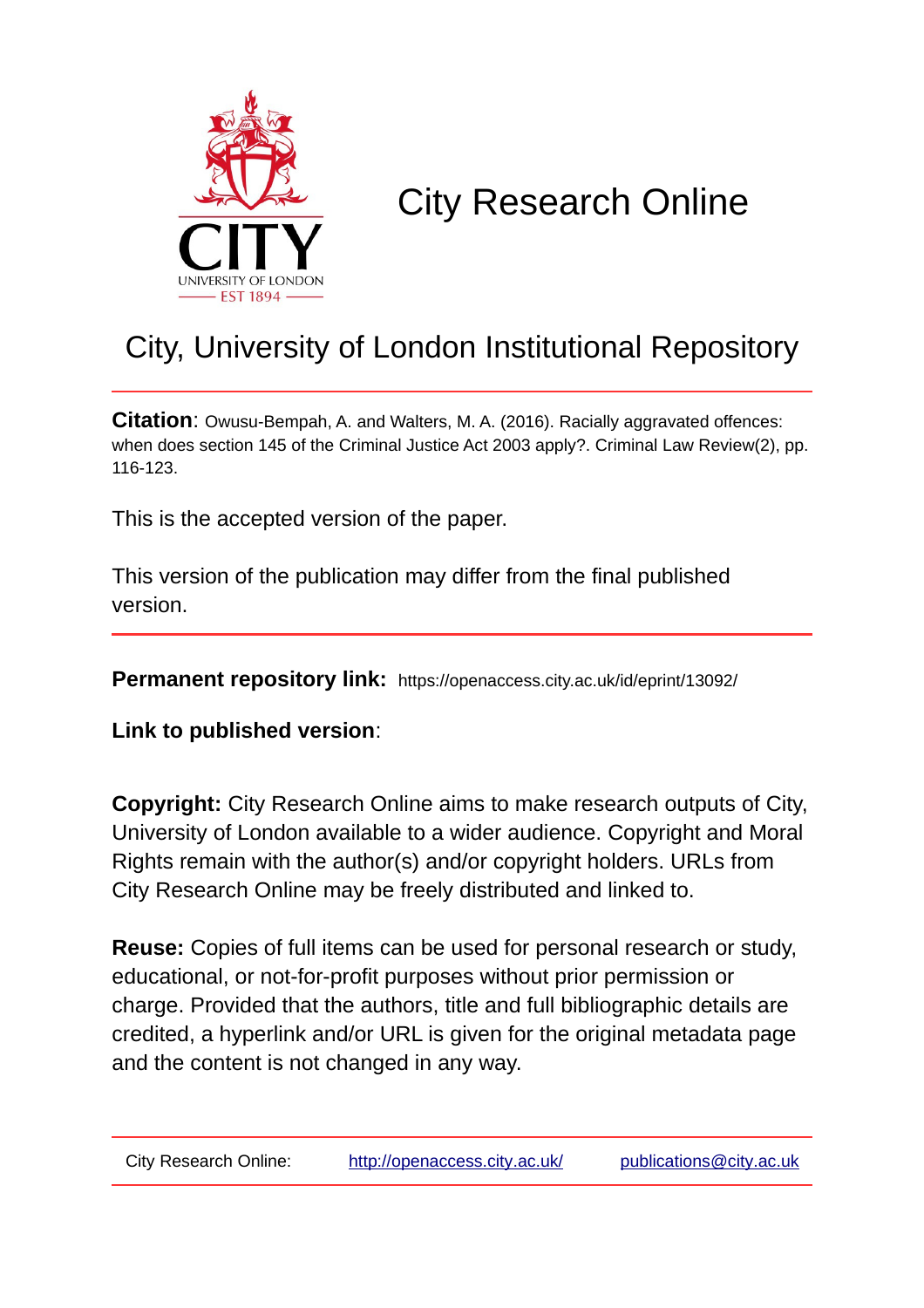#### **Racially aggravated offences: when does section 145 of the Criminal Justice Act 2003 apply?**

The development of hate crime legislation in England and Wales over the past 15 years has been fragmented. The lack of uniformity with regards to what offences are covered by legislation, which characteristics are protected, and how identity-based hostility is proved in court has led to a number of conceptual and procedural problems for the operationalisation of hate crime offences.<sup>1</sup> One issue that has caused some confusion is the relationship between the racially and religiously aggravated offences as proscribed under the Crime and Disorder Act 1998 and the penalty enhancement provisions that are set out under ss.145 and 146 of the Criminal Justice Act 2003. In particular, the question as to whether penalty enhancers can be applied at sentencing when a racially or religiously aggravated offence could have been, but was not, charged has been left unclear.<sup>2</sup> It is this question that was recently faced by the Court of Appeal in the case of *O'Leary*. 3

The facts of the case were as follows: Mr O'Leary pleaded guilty to one count of assault with intent to rob, and two counts of unlawful wounding contrary to s.20 of the Offences Against the Person Act 1861. He was also tried and acquitted of attempted murder and wounding with intent. Mr O'Leary's first two offences were committed when he entered a store brandishing a knife and demanded that the till be opened. The victim, Mr Ahmed, grabbed hold of the knife in an attempt to disarm O'Leary. This led to a struggle between the appellant and Mr Ahmed, which resulted in a superficial laceration and abrasions to Mr Ahmed's head. The appellant fled the scene and returned to his home where he collected two more knives. He then proceeded to a second convenience store where Mr Islam was working. Brandishing one of the knives, the appellant told Mr Islam that he wanted to kill a Muslim. Mr Islam grabbed hold of the knife causing a deep wound to his hand. A second struggle ensued, this time causing Mr Islam to fall to the floor, whereupon Mr O'Leary repeatedly punched his head. The next day the police arrested O'Leary. At the police station, whilst being booked in, the appellant said that he did not want to be processed by a Muslim. Thereafter, the appellant made no further comments, other than providing a short statement in which he denied the accusation that he had stated that he wanted to kill a Muslim. The appellant's criminal antecedents disclosed that he has been convicted of a number of other violent offences, including racially threatening behaviour.

During sentencing, the trial judge indicated that there were a number of aggravating factors in relation to the appellant's offences. These included that the victims were in vulnerable positions, that the offences had been planned, and that the crimes had caused both physical injury as well as significant and lasting psychological harm, which was directly linked to the racial nature of the threat to Mr Islam. O'Leary was sentenced to a total of 8 years' imprisonment, comprising 5 years for assault with intent to rob, 3 years concurrent for one count of unlawful wounding, and 3 years consecutive for the second count of unlawful wounding.

<sup>&</sup>lt;sup>1</sup> See A. Owusu-Bempah, "Prosecuting Hate Crime: Procedural Issues and the Future of the Aggravated Offences" (2015) 35 *Legal Studies* 443; M.A. Walters, "Conceptualizing 'Hostility' for Hate Crime Law: Minding 'the Minutiae' when Interpreting Section 28(1)(a) of the Crime and Disorder Act 1998" (2014) 34 O.J.L.S. 47

<sup>&</sup>lt;sup>2</sup> C. Bakalis, "Legislating Against Hatred: the Law Commission's Report on Hate Crime" [2015] Crim.L.R 192, 203; Law Commission, *Hate Crime: Should the Current Offences be Extended?* (HMSO, 2014), Law Com. No.348, chs.2-3; R. Taylor "The Role of the Aggravated Offences in Combating Hate Crime 15 Years After the Crime and Disorder Act 1998: Time for a Change?" (2014) 13 *Contemporary Issues in Law* 76.

<sup>3</sup> *O'Leary* [2015] EWCA Crim 1306.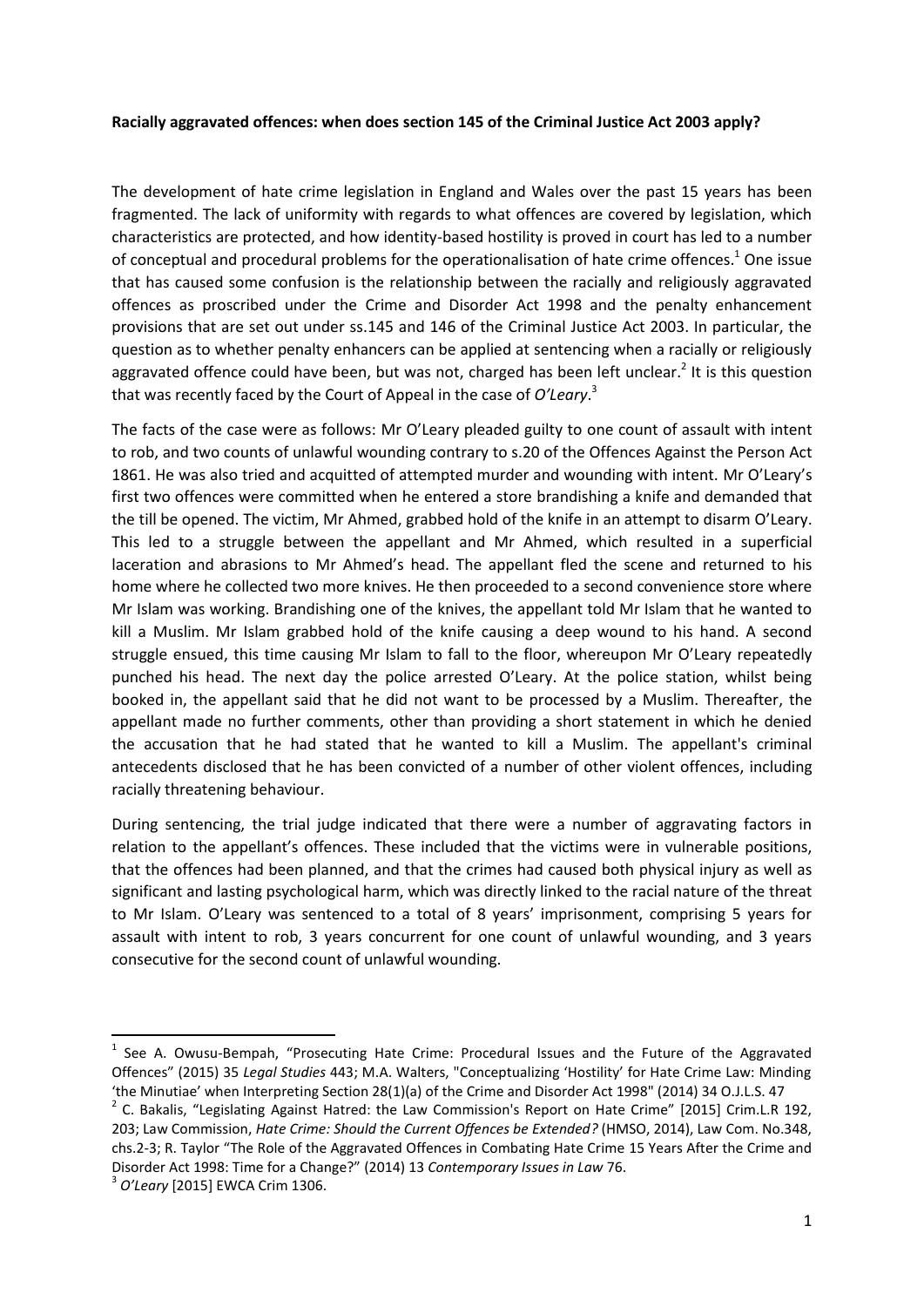The appellant appealed against sentence based on the complaint that the judge was not entitled to treat racial motivation as a factor at sentencing which increased the seriousness of the unlawful wounding offence, absent the appellant having been convicted of an offence of racially aggravated unlawful wounding, contrary to s.29(1)(a) of the Crime and Disorder Act 1998.

The court dismissed this ground of appeal holding that:

In the present case… the appellant had neither been acquitted of an offence contrary to section 29 of the Crime and Disorder Act 1998, nor had the indictment been amended so as to delete a count charging such an offence…. [T]here was in the present case clear evidence upon which the trial judge had been entitled to conclude to the criminal standard that the assault was racially aggravated. In these circumstances we are satisfied that the judge was entitled to treat this matter as a factor which increased the seriousness of the offence, and we dismiss this ground of appeal.<sup>4</sup>

# **Implications for hate crime law**

Section 145 of the Criminal Justice Act 2003 requires racial and religious hostility to be treated as an aggravating factor at sentencing. The provision "applies where a court is considering the seriousness of an offence *other than* one under sections 29 to 32 of the Crime and Disorder Act 1998" (emphasis added). The wording of the provision has created uncertainty as to its application. In the earlier cases of *McGillivray<sup>5</sup>* and Kentsch,<sup>6</sup> the sentencing judge had not been entitled to increase the sentence for a basic offence on the ground that a racially aggravated offence had been charged but was not proved at trial or had subsequently been deleted from the indictment. In *O'Callaghan*, 7 the sentencing judge had not been entitled to enhance the sentence for a basic offence because there had been no evidence at trial of racial aggravation and no *Newton* type hearing had taken place to prove racial hostility. However, these cases left it unclear as to whether, and in what circumstances, s.145 could be used to increase the sentence for a "basic offence", where the offence could have been, but was not, charged as an aggravated offence under the 1998 Act.

One might consider that a common sense approach would prevail in such a case. Surely a racially or religiously aggravated offence that falls within ss.29-32 of the 1998 Act should be charged under the Act. Where the CPS fails to do this, it would be contrary to the purpose of the Act to later rely on sentencing provisions in order to rectify the prosecution's failure to pursue the correct charge. This is the approach taken by the Magistrates' Court Sentencing Guidelines (MCSG), which states that "[t]he court should not normally treat an offence as racially or religiously aggravated if a racially or religiously aggravated form of the offence was available but was not charged."<sup>8</sup>

However, in *O'Leary*, the court took a literal approach to s.145, finding that, while it excludes the racially and religiously aggravated offences, it does not necessarily exclude the basic offences. On the face of it, this decision is contrary to the principle that an offender should not be sentenced for a more serious offence than the offence of which he has been convicted. This principle has been

<sup>4</sup> *O'Leary* [2015] EWCA Crim 1306 at [17].

<sup>5</sup> *McGillivray* [2005] EWCA Crim 604.

<sup>6</sup> *Kentsch* [2005] EWCA Crim 2851.

<sup>7</sup> *O'Callaghan* [2005] EWCA Crim 317.

<sup>8</sup> *Sentencing Council, Magistrates' Sentencing Court Guidelines,* p. 178 at

https://www.sentencingcouncil.org.uk/wp-content/uploads/MCSG\_web\_-\_October\_2014.pdf.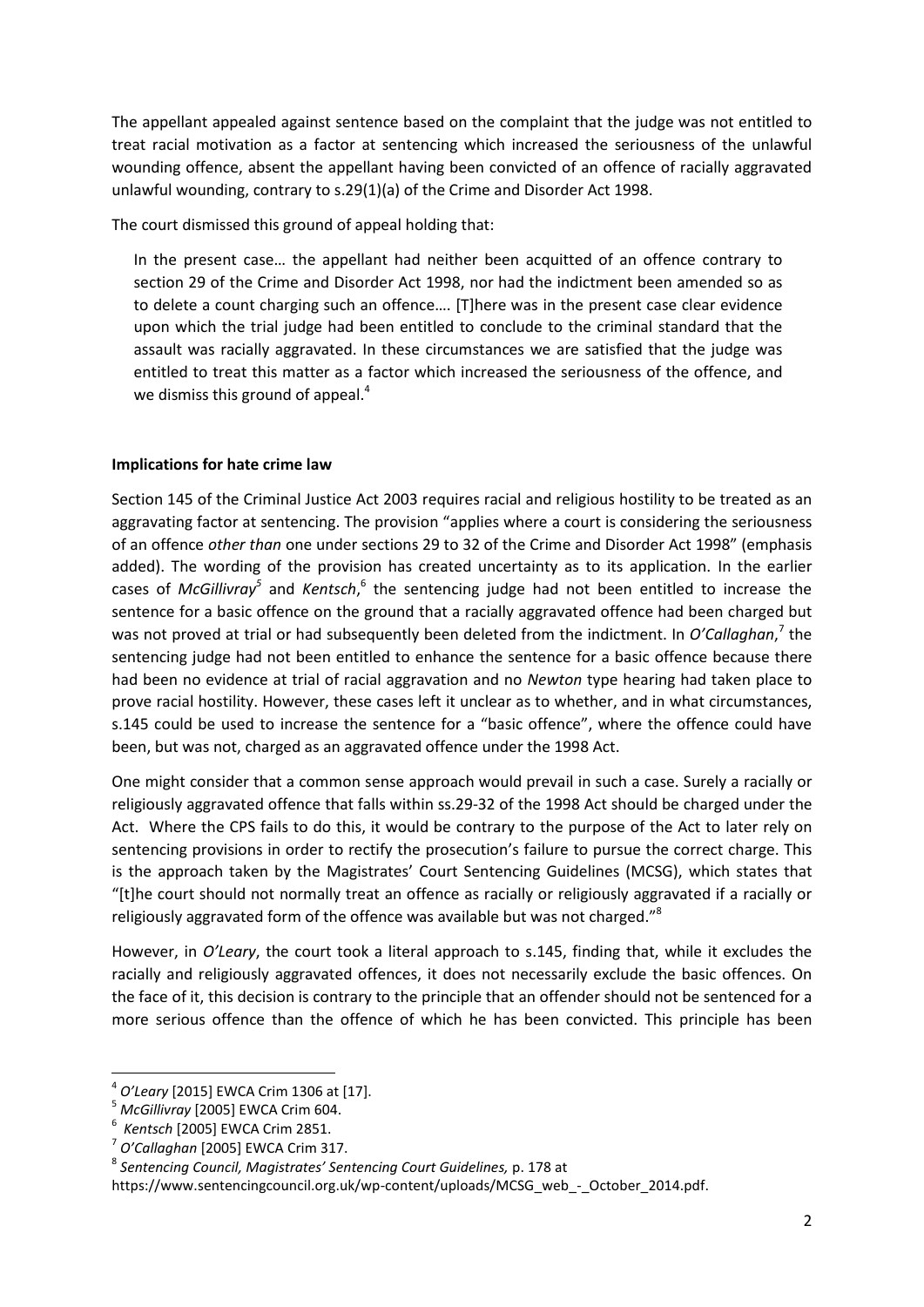recognised, and applied, in a number of cases, including *Lawrence*,<sup>9</sup> Canavan,<sup>10</sup> and O'Prey.<sup>11</sup> In accordance with this principle, if there is evidence of racial or religious hostility, then the aggravated offence should be charged. If it is not charged, then the more serious nature of the offending behaviour should not be reflected in the sentence. However, the court was not troubled by the principle, finding that the situation in *O'Leary* was akin to the case of *Khan*. <sup>12</sup> In *Khan*, the trial judge had been entitled to treat verbal threats to kill as an aggravating factor following a conviction for perverting the course of justice, despite the fact that Khan had not been convicted for an offence of making threats to kill. The court took the view that, as in *Khan*, there had been an opportunity for the defence to test and challenge the aggravating factor during the course of a trial, and to take it into account was not inconsistent with the trial verdict.<sup>13</sup>

Yet, there is a significant difference between the offences in question in *O'Leary* and *Khan*. In respect to *Khan*, the threats may have been treated as forming part of the course of conduct amounting to an act tending to pervert the course of justice.<sup>14</sup> Making threats to kill does not elevate liability to a more serious form of perverting the course of justice, and sentencing Khan for perverting the course of justice, in the light of the threats to kill, was not equivalent to passing a sentence for an offence of making threats to kill. Conversely, to increase a sentence for wounding on the basis that the offence was racially aggravated is equivalent to passing a sentence for racially aggravated wounding. Racially aggravated wounding requires liability for the basic offence of wounding, and s.145 adopts the same meaning of "racially or religiously aggravated" as s.28 of the Crime and Disorder Act 1998.

In a passage from *Khan,* which is quoted in *O'Leary*, it is stated that:

"Clearly treating someone as having an intention to supply drugs is inconsistent with a conviction for simple possession or treating someone as intending to cause really serious bodily harm is inconsistent with a verdict for inflicting the same."<sup>15</sup>

In the two sets of offences referred to above, the aggravating factor is included in the definition of the more serious offence. The same is true of wounding and racially aggravated wounding. Thus, contrary to the court's finding, treating someone as having been racially motivated to wound is, arguably, inconsistent with a verdict for simple wounding.

In finding that the circumstances of the case in *O'Leary* were akin to those considered in *Khan*, the court sought to distinguish it from *McGillivray*, *Kentsch,* and *O'Callaghan*. They did so on the basis that the appellant had not been charged and acquitted of the aggravated offence, as in *McGillivray*; that a count charging the aggravated offence had not been included and then deleted from the indictment, as in *Kentsch*; and that there had been clear evidence of racial aggravation, unlike in *O'Callaghan* and the more recent case of *Docherty.* <sup>16</sup> Moreover, unlike in *Lawrence* and *O'Prey*, the appellant was dealt with following a trial in which there had been an opportunity for the defence to test and challenge the evidence of racial aggravation. Yet, arguably, the judge's decision to take account of racial aggravation remains contrary to principle and the position taken in *Canavan,* that a

 9 *Lawrence* (1983) 5 Cr App R (S) 220.

<sup>10</sup> *Canavan* [1998] 1 WLR 604.

<sup>11</sup> *O'Prey* (1999) 2 Cr App R (S) 83.

<sup>12</sup> *Khan* [2009] EWCA Crim 389.

<sup>13</sup> *O'Leary* [2015] EWCA Crim 1306 at [16]-[17].

<sup>&</sup>lt;sup>14</sup> See D.A. Thomas, "R. v Imran Mohammed Khan: sentencing - factual basis for sentence - misconduct related to offence treated as aggravating factor of offence" [2009] Crim.L.R 744, 746.

<sup>15</sup> *Khan* [2009] EWCA Crim 389 at [12], per Hedley J.

<sup>16</sup> *Docherty* [2014] EWCA Crim 1404.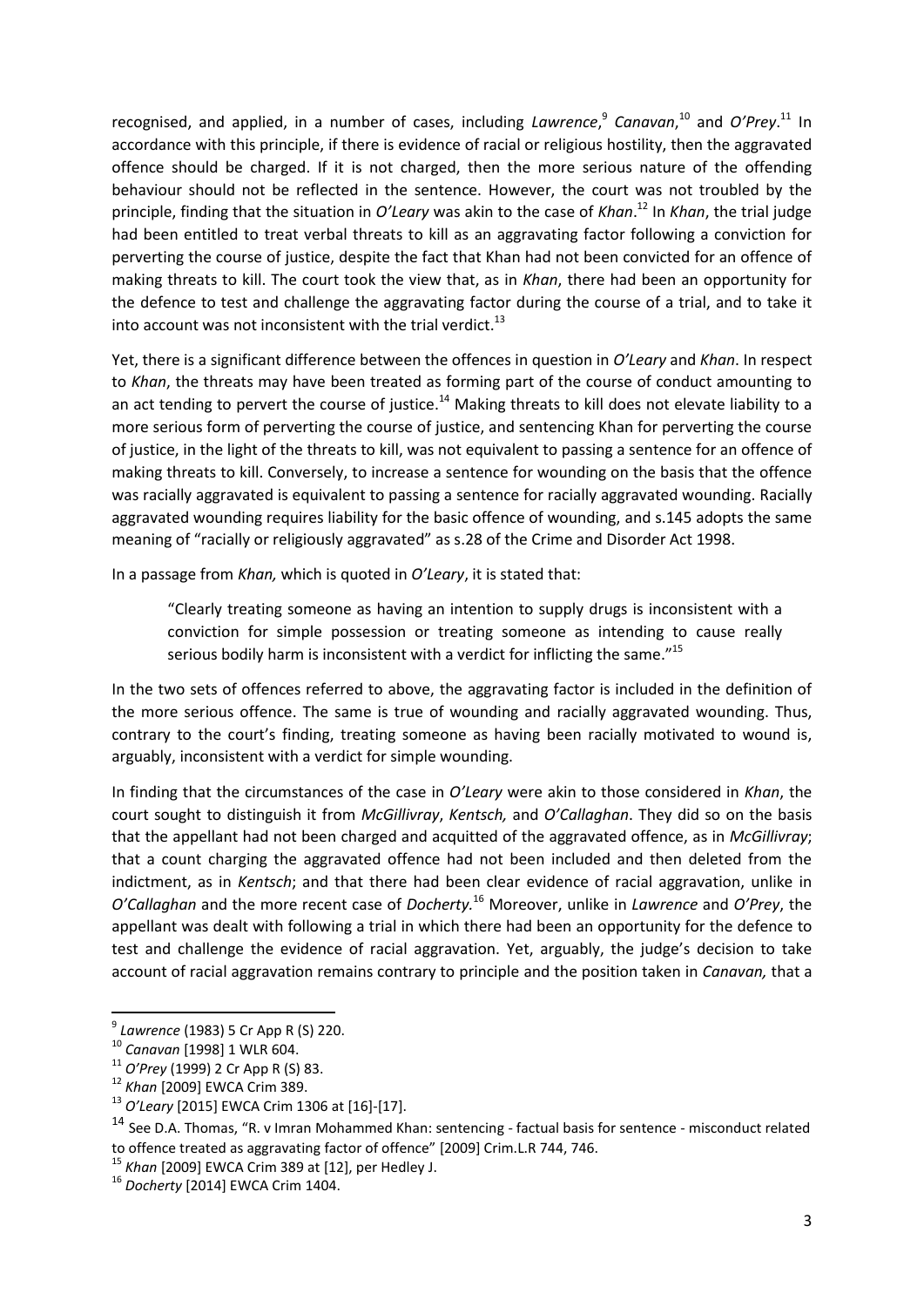defendant "may be sentenced only for an offence proved against him (by admission or verdict) or which he has admitted and asked the court to take into consideration when passing sentence".<sup>17</sup> O'Leary had neither admitted racial aggravation, nor had racial aggravation formed part of a jury verdict.

This is not to suggest that the defendant's conduct is in fact more serious when it forms part of an offence definition than when it is taken into account at sentencing. Where, for example, a defendant's conduct was aggravated by hostility towards the victim on the basis of sexual orientation, transgender identity or disability, it can only be taken into account at sentencing, applying s.146 of the Criminal Justice Act 2003. Conduct which is aggravated by hostility towards these characteristics should not be considered any less serious than equivalent conduct which is aggravated by racial or religious hostility. Moreover, while the maximum sentence that could be imposed for a basic offence, applying s.145, is lesser than that available for an aggravated offence, the sentences imposed for the aggravated offences tend to fall well below the maximum available for the basic offences.<sup>18</sup> Nonetheless, since there are specific offences, which include racial or religious hostility as an essential ingredient, to take that factor into account at sentencing for a basic offence is seemingly at odds with the general principle set out in previous cases.

## **Implications for the prosecution of hate crimes**

The issue of principle aside, the decision in *O'Leary* could have significant implications for the prosecution of hate crimes. In consequence of the court's decision and reasoning, where an aggravated offence could have been, but was not, charged, racial or religious aggravation can be dealt with at sentencing, provided that: the indictment at no point included an aggravated form of the offence in question; the defence had an opportunity to challenge the issue at a trial; the judge concludes to the criminal standard that the offence was racially or religiously aggravated; and the judge's finding is not inconsistent with a jury verdict. In fact, the mandatory wording of s.145 suggests that the provision "must" be applied in these circumstances. It remains unclear whether, and in what circumstances, s.145 can be applied where there was no trial because the defendant pleaded guilty to a basic offence, and there was no trial for a further offence at which the issue of racial or religious aggravation could be raised. The court in *O'Leary* placed reliance on the fact that the aggravating factor had been scrutinised at trial, as it had been in *Khan*, but it did not explicitly rule out the application of s.145 to a basic offence following a guilty plea, and in the absence of a trial.

Having settled at least some of the uncertainty as to the application of s.145, the CPS might prefer to charge only the basic offence, raise the issue of racial or religious aggravation at trial, but wait until sentencing to take account of racial or religious aggravation. Prosecutors may find it easier to satisfy a judge of aggravation than to satisfy a jury at a contested trial.<sup>19</sup> However, if prosecutors take this approach, they will be undermining the existence and aims of the aggravated offences. The aggravated offences are intended to attack the mischiefs of racism and xenophobia.<sup>20</sup> To have

 $\overline{a}$ 

<sup>17</sup> *Canavan* [1998] 1 WLR 604, per Lord Bingham.

<sup>18</sup> See Law Commission *Hate Crime: The Case for Extending the Existing Offences Appendix C - Impact Assessment* (Consultation Paper No 213, 2013) para C.61.

 $19$  Several responses to the Law Commission's consultation on the aggravated offences indicate that, in practice, juries can be reluctant to convict defendants for aggravated offences. See Law Commission, *Hate Crime: Should the Current Offences be Extended?* (HMSO, 2014), Law Com. No.348, para 4.175.

<sup>20</sup> See *Rogers* [2007] UKHL 8.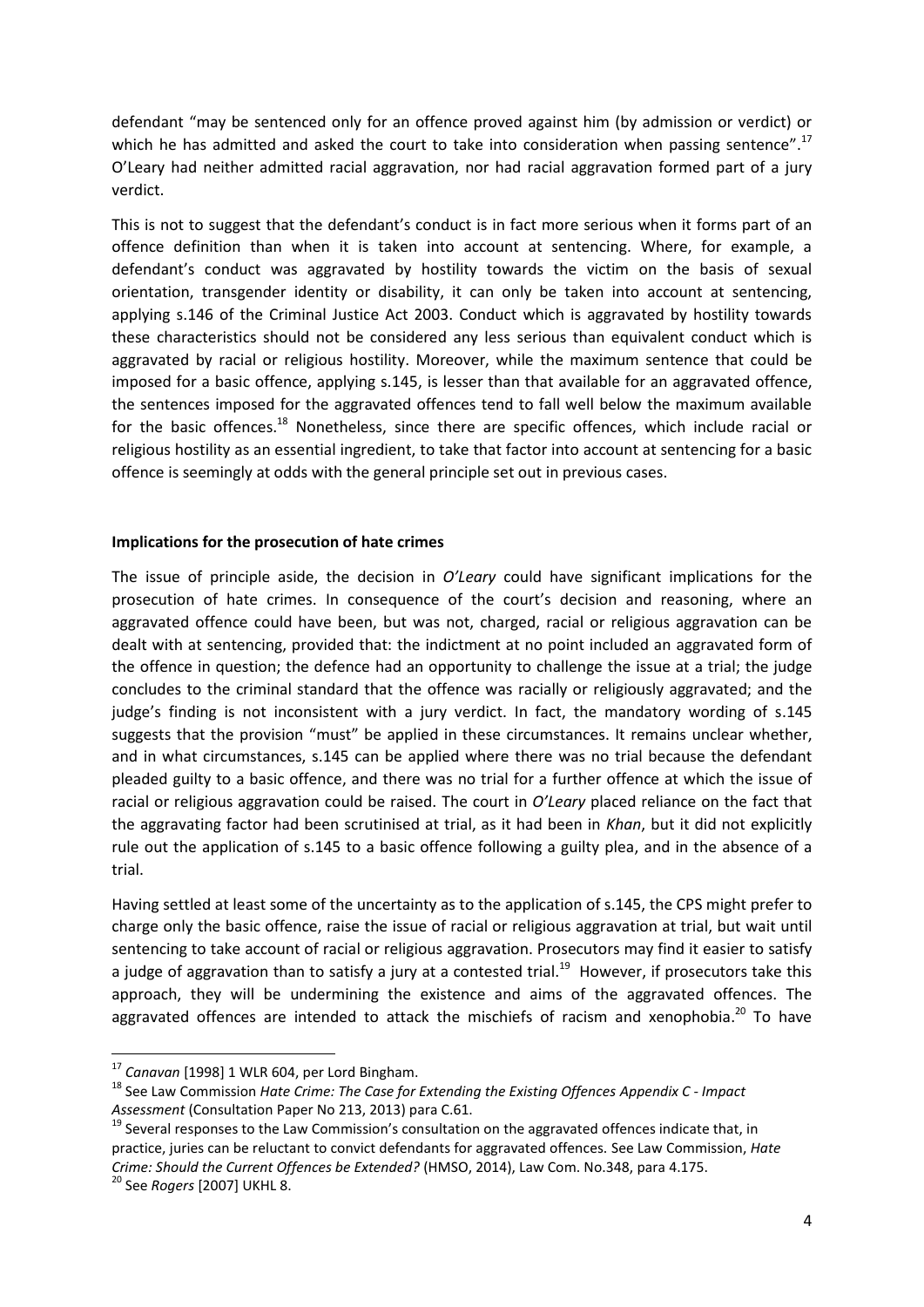specific hate crime offences which are not prosecuted where there is clear evidence of racial or religious aggravation could create the impression that hate crime, as well as racism and xenophobia more generally, is not taken seriously, or at least not as seriously as it should be. For prosecutors to charge only the basic offence is also contrary to the CPS's Guidance on Racist and Religious Crime, which states that consideration should "be given in all cases to putting alternative charges covering both the basic and the racially or religiously aggravated offences."<sup>21</sup>

The court in *O'Leary* pre-empted the possibility of the prosecution by-passing the aggravated offences by stating that:

"Our conclusion upon this issue should not be taken as any endorsement for the view that the prosecution are thereby relieved of their duty to consider the indictment with care. On the contrary, in the majority of cases where the evidence supports an aggravated form of assault, then it should be placed upon the indictment."<sup>22</sup>

Whether the terms of this statement are strong enough to influence charging decisions will remain to be seen.

The court went on to explain that:

"However we can understand in the particular circumstances of the present case, where another set of alternative offences had already been placed on the indictment for the jury to consider, adding further alternatives under section 29 of the Crime and Disorder Act 1998 would have had the effect of overloading the indictment and overly complicating the jury's task."<sup>23</sup>

The prosecution face difficult decisions whenever numerous charges and alternative verdicts are available. Where the alleged criminal conduct at issue is covered by s.18 of the Offences Against the Person Act 1861, s.20 of the Offences Against the Peron Act 1861, and s.29 of the Crime and Disorder Act 1998, the court's statement could be taken to imply that it is preferable to pursue liability for intent rather than for racial or religious aggravation. At a minimum, the statement has provided grounds for a decision not to charge an aggravated offence alongside the basic offence where other alternative charges are available.

## **The need for a full-scale review**

While the decision in *O'Leary* has resolved some of the uncertainty as to the application of s.145, it has left much to be desired in relation to the prosecution of hate crimes. Cases such as *O'Leary*  expose the practical problems which arise from a combined system of aggravated offences to deal with certain types of offending and a more general sentencing power to deal with all other types of offending. These problems include not only confusion as to when the sentencing provisions can apply, but also difficult charging decisions for prosecutors who must avoid charge bargaining as well as overloading the indictment.<sup>24</sup> Where there are alternative offences on the indictment, there arises the potential for confusion amongst jurors as to what must be proven in relation to each

**<sup>.</sup>** <sup>21</sup> *Racist and Religious Crime - CPS Guidance* at [http://www.cps.gov.uk/legal/p\\_to\\_r/racist\\_and\\_religious\\_crime/](http://www.cps.gov.uk/legal/p_to_r/racist_and_religious_crime/)

<sup>22</sup> *O'Leary* [2015] EWCA Crim 1306 at [18].

<sup>23</sup> *O'Leary* [2015] EWCA Crim 1306 at [18].

<sup>24</sup> See *Racist and Religious Crime – CPS Prosecution Policy* at

<http://www.cps.gov.uk/publications/prosecution/rrpbcrbook.html#a30>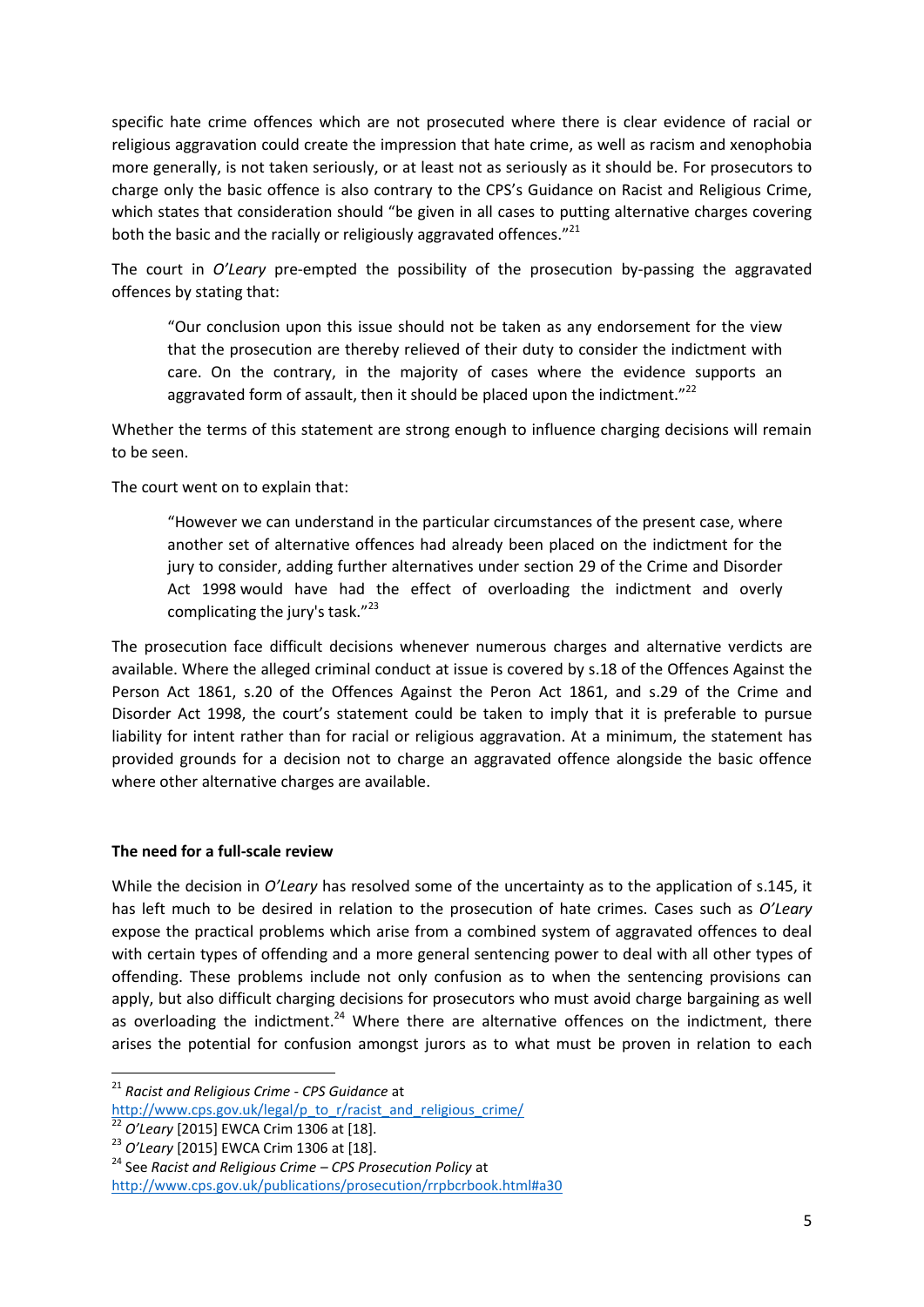count, and each alternative. This could lead to undesirable outcomes, including inconsistent verdicts where a defendant is charged with two or more aggravated offences arising out of one incident.<sup>25</sup>

The Law Commission discussed the practical problems arising from the combined system of hate crime legislation in its report, *Hate Crime: Should the Current Offences be Extended?*<sup>26</sup> As part of a project on hate crime, the Commission examined the case for extending the racially and religiously aggravated offences in the 1998 Act, so that they also cover disability, sexual orientation and transgender identity. While the report acknowledges that there are a number of compelling theoretical and socio-legal grounds for extending the legislation, $^{27}$  it also found serious concern amongst practitioners and consultees as to the complexity of the existing hate crime legislation; including the complex and unclear inter-relationship between the aggravated offences and s.145.<sup>28</sup>

In its report, the Commission asserted that, '[i]f the current offences are flawed in their structure or operation, there will be little benefit for future victims of hate crime for the offences to be extended in their current form.<sup>229</sup> The Commission recommended that, in the first instance, a wider review of the operation of the existing aggravated offences and the sentencing provisions be carried out, before a decision is taken as to whether the offences should be extended.<sup>30</sup> In accordance with this recommendation:

"Such a review should examine all the available data to establish whether aggravated offences and sentencing provisions should be retained, amended, extended or repealed, what characteristics need to be protected, and the basis on which characteristics should be treated as protected."<sup>31</sup>

A wider review could thus determine the most effective approach to prosecuting and sentencing hate crimes, including clear guidance on the relationship between criminal offences and sentencing provisions. The Law Commission also recommended new guidance from the Sentencing Council on the approach to sentencing hostility-based offending.<sup>32</sup> The precise form and content of any guidance would be a matter for the Sentencing Council. Such guidance could clarify the circumstances in which s.145 can currently be applied to an offence which could have been, but was not, charged as an aggravated offence. Guidance would also be welcomed on the relevant principles, already laid down in case law, regarding the requirement that notice be given to the defence that s.145 may be applied at sentencing;<sup>33</sup> thereby giving the defence an opportunity to rebut any

<sup>&</sup>lt;sup>25</sup> For a detailed examination of the procedural and practical problems arising from the hate crime legislation, see A. Owusu-Bempah, "Prosecuting Hate Crime: Procedural Issues and the Future of the Aggravated Offences" (2015) 35 *Legal Studies* 443.

<sup>&</sup>lt;sup>26</sup> Law Commission, *Hate Crime: Should the Current Offences be Extended?* (HMSO, 2014), Law Com. No.348. <sup>27</sup> Including the importance of fair labelling (paras 4.139-4.144), the symbolic denunciation of criminal

proscription (paras 4.65-4.70 & 4.77-4.81) and the need to create equality of protection across victim groups (paras 414-417).

<sup>28</sup> Law Commission, *Hate Crime: Should the Current Offences be Extended?* (HMSO, 2014), Law Com. No.348, paras 2.65-2.70, 3.42, 4.168-4.173, 5.17.

<sup>29</sup> Law Commission, *Hate Crime: Should the Current Offences be Extended?* (HMSO, 2014), Law Com. No.348, para 5.83.

<sup>30</sup> Law Commission, *Hate Crime: Should the Current Offences be Extended?* (HMSO, 2014), Law Com. No.348, para 5.102.

<sup>&</sup>lt;sup>31</sup> Law Commission, *Hate Crime: Should the Current Offences be Extended?* (HMSO, 2014), Law Com. No.348, para 5.102.

<sup>32</sup> Law Commission, *Hate Crime: Should the Current Offences be Extended?* (HMSO, 2014), Law Com. No.348, paras 3.49-3.51.

<sup>33</sup> *O'Callaghan* [2005] EWCA Crim 317.